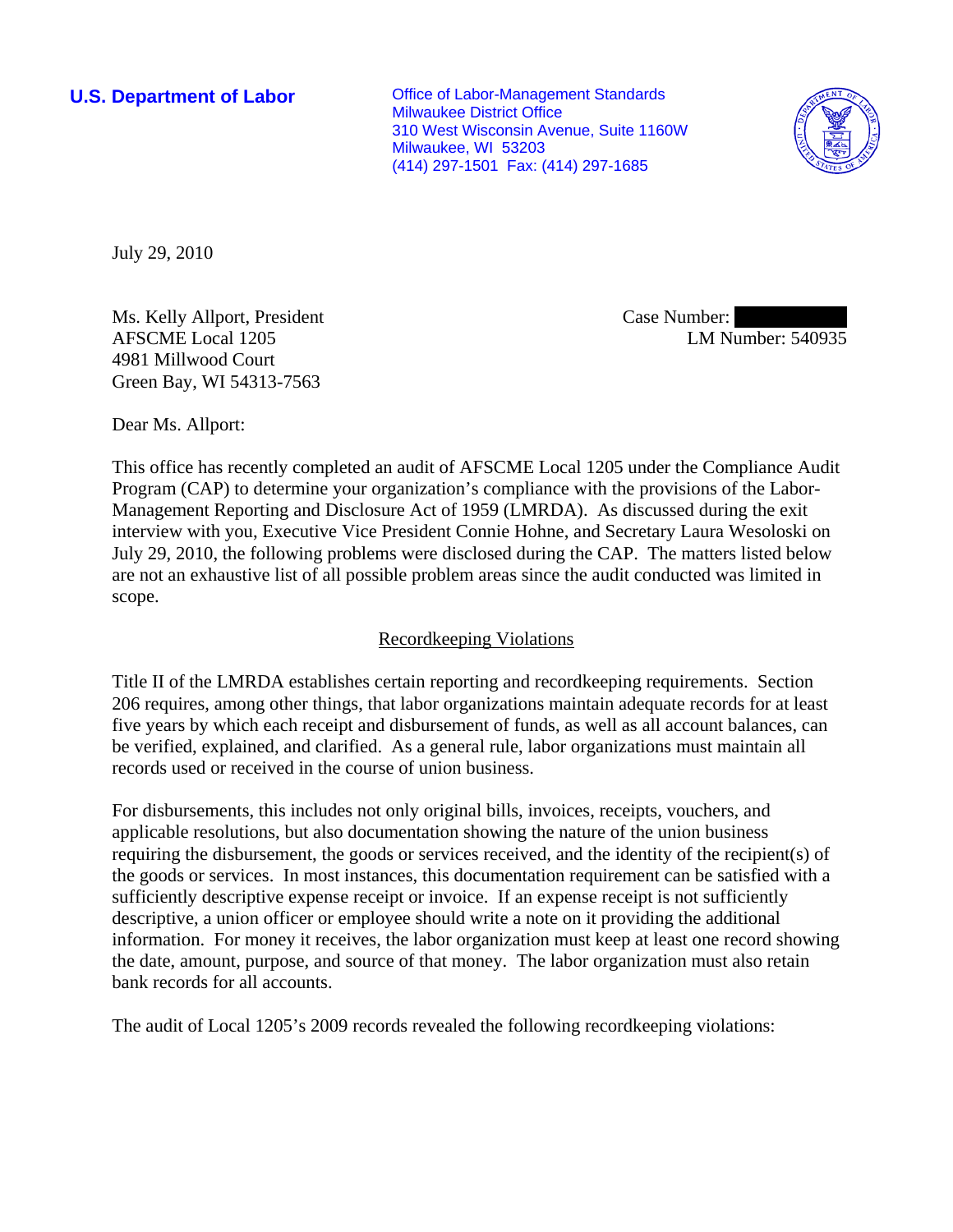Ms. Kelly Allport July 29, 2010 Page 2 of 4

1. Receipt Dates not Recorded

Entries in Local 1205's receipts ledger reflect the date that Local 1205 members received their bi-weekly payroll checks, not the date that Local 1205 actually received the dues check off money from the American Red Cross. During 2009, all money from the American Red Cross was deposited directly into Local 1205's general fund checking account.

Receipts records must show the date of receipt. The date of receipt is required to verify, explain, or clarify amounts required to be reported in Statement B (Receipts and Disbursements) of the LM-3. The LM-3 instructions for Statement B state that receipts must be recorded when money is actually received, and disbursements must be recorded when money is actually paid out. Failure to record the date money was received could result in reporting some receipts for a different year than the one in which they were received.

2. Reimbursed Auto Expenses

Union officers and employees who received reimbursement for business use of their personal vehicles did not retain adequate documentation to support payments to them totaling at least \$300 during 2009. Most of the reimbursement claims for mileage were documented on an expense voucher; however, the vouchers did not identify the destinations that were traveled to and from or the mileage rate claimed.

Local 1205 must maintain records which identify the dates of travel, locations traveled to and from, and number of miles driven. The record must also show the business purpose of each use of a personal vehicle for business travel by an officer or employee who was reimbursed for mileage expenses.

### 3. Cell Phone Expenses

During the audit year, former President ||||||||||||||| |||||||||||||| received more than \$500 in payments from Local 1205 for the reimbursement of a portion of her personal cellular phone bill. The only documentation that was maintained for these expenses was a copy of the monthly summary page of each cell phone bill.

If Local 1205 pays for any business calls made from an individual's personal cell phone, or pays the entire cell phone bill, either as a direct payment to the cellular phone company or as a reimbursement to the individual, Local 1205 must retain the original phone bill in its entirety.

Based on your assurance that Local 1205 will retain adequate documentation in the future, OLMS will take no further enforcement action at this time regarding the above violations.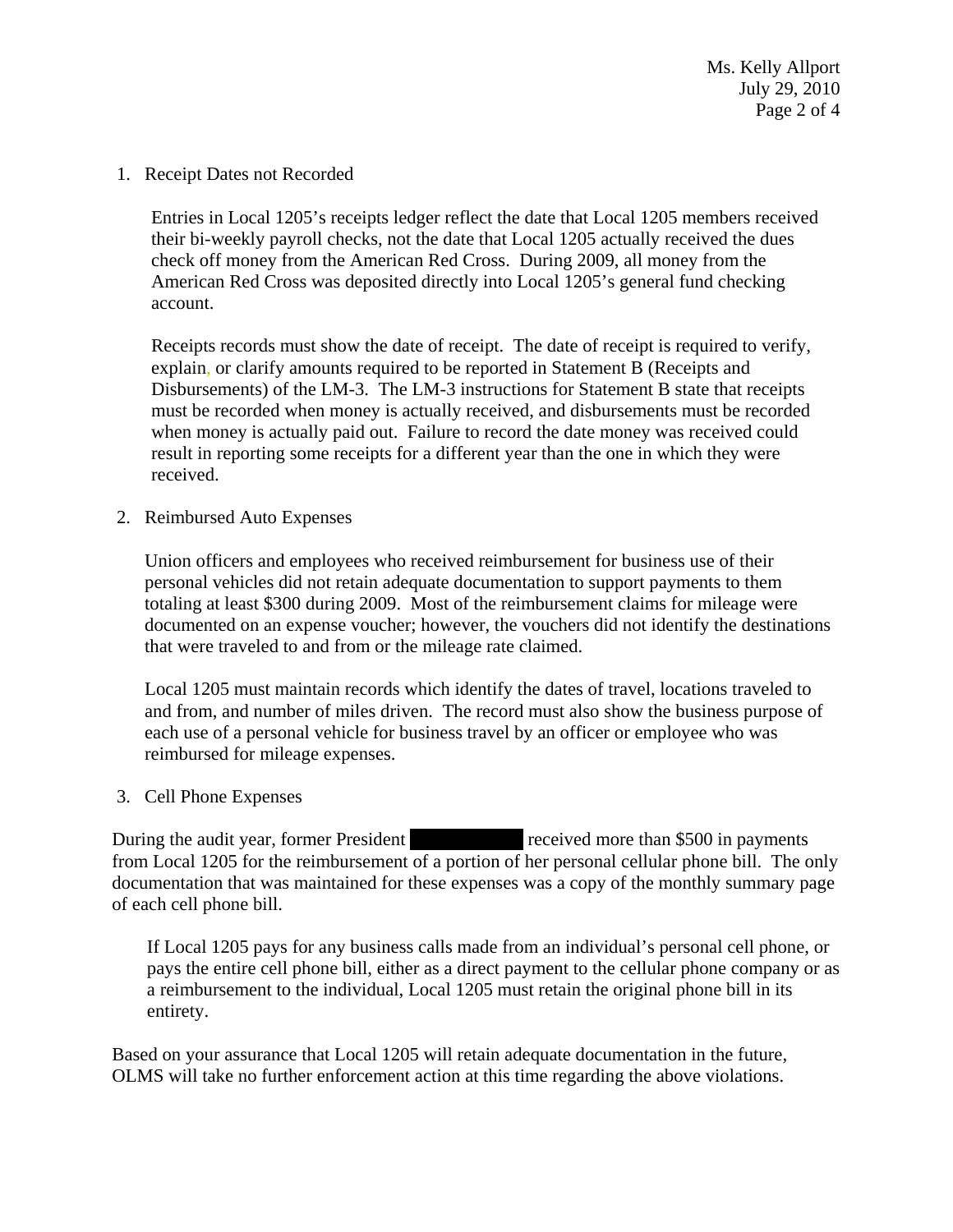Ms. Kelly Allport July 29, 2010 Page 3 of 4

## Reporting Violations

The audit disclosed a violation of LMRDA Section 201(b), which requires labor organizations to file annual financial reports accurately disclosing their financial condition and operations. The Labor Organization Annual Report LM-3 filed by Local 1205 for the fiscal year ended December 31, 2009 was deficient in the following areas:

1. Disbursements to Employees (Item 46)

During the audit year, Local 1205 disbursed more than \$750 to bargaining committee members as stipends and for expenses related to bargaining. However, Local 1205 reported \$0 in Item 46 (To Employees). During the audit, former Treasurer Olsen verified that it is likely that the disbursements to employees were reported in Item 54 (Other Disbursements).

The LM-3 instructions state that the amount to be reported in Item 46 includes all disbursements to individuals other than officers who receive lost time payments even if your organization does not consider them to be employees or does not make any other direct or indirect disbursements to them.

2. Failure to File Bylaws

The audit disclosed a violation of LMRDA Section 201(a), which requires that a union submit a copy of its revised constitution and bylaws with its LM report when it makes changes to its constitution or bylaws. Local 1205 amended its constitution and bylaws in 2005, but did not file a copy with its LM report for that year.

Local 1205 has now filed a copy of its constitution and bylaws.

I am not requiring that Local 1205 file an amended LM report for 2009 to correct the deficient items, but Local 1205 has agreed to properly report the deficient items on all future reports it files with OLMS.

## Other Issue

Expense Policy

As I discussed during the exit interview, the audit revealed that Local 1205 does not have a clear policy regarding the types of expenses personnel may claim for reimbursement, including reimbursed auto expenses, cell phone expenses, and lost wages. For example, during the collective bargaining process for the 2008 contract, Local 1205 disbursed over \$12,000 to bargaining committee members for wages and other expenses related to negotiations. The Local 1205 by-laws do not contain specific provisions regarding the authorization of such disbursements nor do the union meeting minutes reflect that these disbursements were authorized by the executive board or membership at a meeting. OLMS recommends that Local 1205 adopt